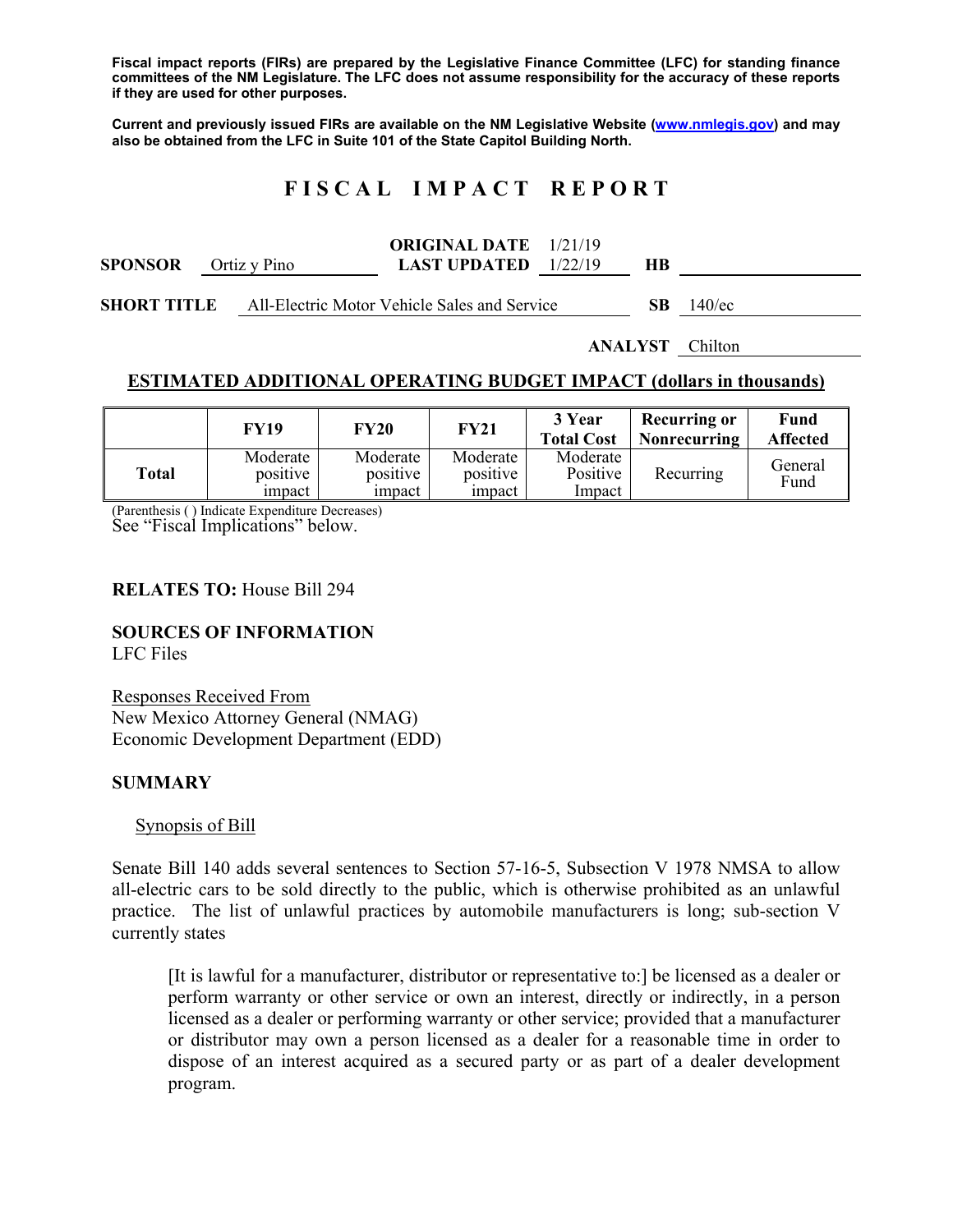#### **Senate Bill 140 – Page 2**

Senate Bill 140 would make this provision inoperative with the following conditions:

- 1. Has no franchise agreement with a New Mexico dealer
- 2. Manufactures only all-electric cars
- 3. Sells only that manufacturer's all-electric vehicles
- 4. Has no more than three locations within New Mexico
- 5. Does not control another entity involved in the manufacture of other vehicles
- 6. Is not owned by another entity controlled by a manufacturer of other vehicles.

This bill contains an emergency clause.

## **FISCAL IMPLICATIONS**

According to the website evcompare.io, 87 models of wholly electric cars are available in the United States. Forty-three of those are manufactured in the United States, 30 by Tesla, which does not maintain franchises; rather it sells directly to consumers. Prices of new electric vehicles range from \$23,900 to \$300,000 according to EVCompare. Taking the midpoint of that range, approximately \$160,000, and applying the New Mexico Motor Vehicle Excise Tax of 3 percent, each sale of a \$160,000 car would generate \$4,800 in tax revenue for the state which might, in the absence of Senate Bill 140, be lost to a state where the car could be purchased.

### **SIGNIFICANT ISSUES**

EDD notes that passage of Senate Bill 140 "could generate an increase in the number of electric vehicles purchased in the state, which could have both positive and negative economic impacts to the automotive industry.

"The bill limits the number of service and retail operations the manufacturer can operate within the state. By setting the limit at 3, the state could see a concentration of these operations in the larger more populous portions of the state. This would make it more difficult for consumers who live in rural areas to either purchase the vehicle or have it serviced. By having only 3 sites for the state, the free market would be limited and restraints on growth for this sector may occur."

It is likely that substituting all-electric vehicles for gas-powered vehicles would have a positive effect on the environment. The federal Environmental Protection Agency calculates that the average gas-powered car emits some 4.6 metric tons of carbon dioxide per year. The quantity of carbon dioxide produced in the generation of the electricity used to charge and power an electric car is lower, although difficult to calculate.

# **RELATES TO**

House Bill 294, which is very similar in most respects, modifying the same part of Section 57- 16-5 NMSA 1978, with much the same apparent intent. House Bill 294 adds a definition of "line-make" to Subsection P of the statute, which applies both in that subsection and in subsection V, which is modified in slightly different language in the two bills. House Bill 294 has neither an emergency clause nor does it limit the number of qualified manufacturer outlets in New Mexico to the three in Senate Bill 140.